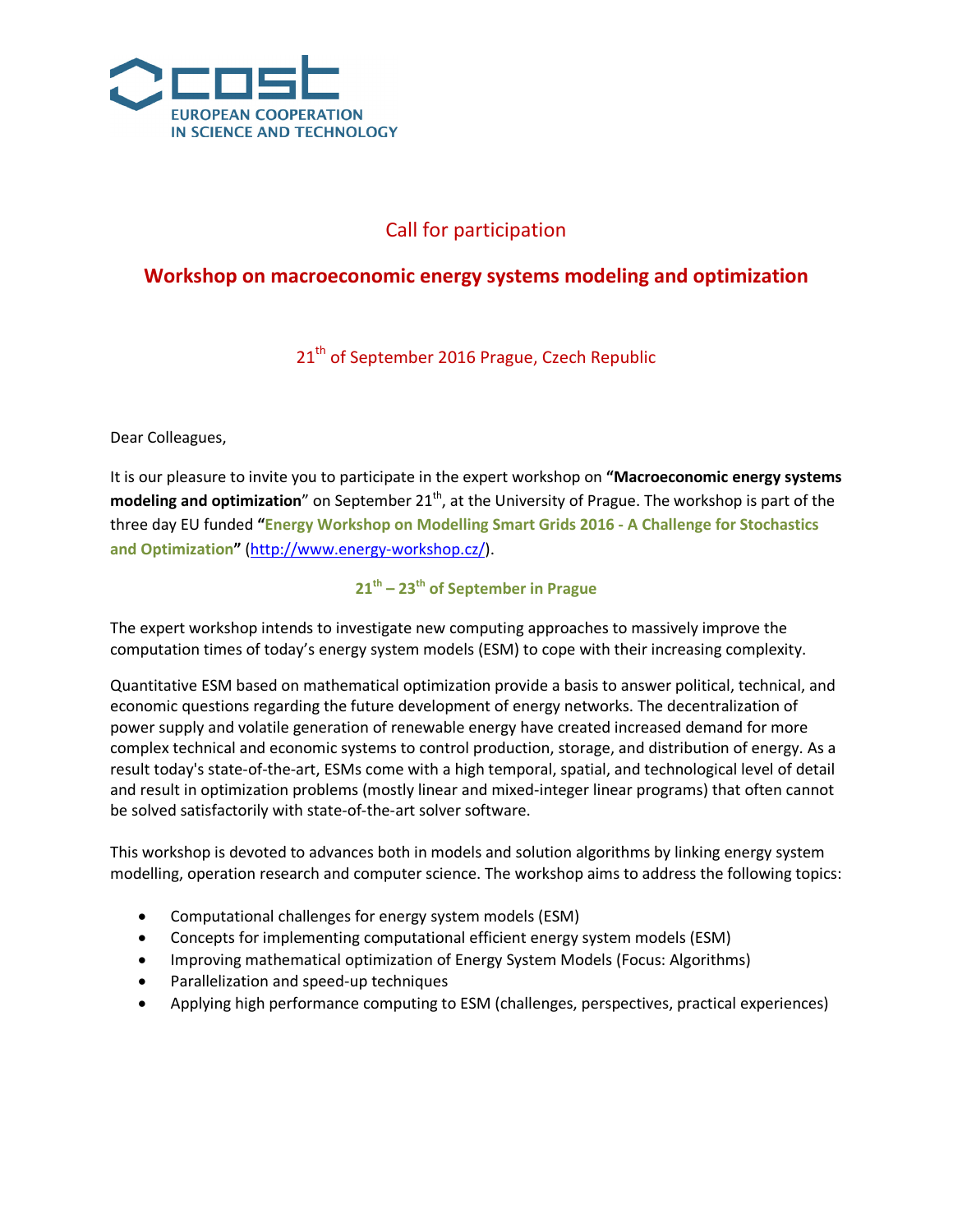

The "workshop on macroeconomic energy systems modeling and optimization" is highly interdisciplinary and brings together experts from the fields of:

- energy economics
- energy system modelling
- mathematics
- operations research
- computer science and high performance computing
- energy providers and operators

### **Energy Workshop on Modelling Smart Grids 2016 - A Challenge for Stochastics and Optimization**

The workshop is part of a three day workshop organized by the Cost Action TD1207 on "Mathematical Optimization in the Decision Support Systems for Efficient and Robust Energy Networks" funded by the EU. Main goal of the overall workshop is to connect researchers and energy providers, traders and operators. The three day workshop will focus on using modern optimization, statistical and computational methods suitable for analysis of big data, creation of advanced forecast models for both deterministic and probabilistic prediction, development of new optimization methods for energy leak management, environmental quality improvement, etc.

### <http://www.energy-workshop.cz/>

The second day ( $22^{nd}$  of September 2016) is devoted to energy modelling and optimization from different perspectives and it is also open for public. Round table discussion with introductory talks given by leading representatives of Czech energy industry and research, and by representatives of European Network for Business and Industrial Statistics, will form part of the workshop. Language of the round table discussion will be both Czech and English, translation will be provided.

Main output of the workshop will be up-to-date knowledge transfer between researchers and domain experts and, conversely, opening new research targets and horizons as required by the power and gas industry.

During the third day COST Action TD 1207 will hold a series of working group meetings.

### **Registration**

Workshop fee for all two/three days is 75 €. Speakers are not obliged to pay the workshop fee. Please follow [this link](http://goo.gl/forms/bG6HI5aXyYgytP0G3) to register for the workshop.

**If you are interest in presenting your own work at the workshop please contact [Frieder Borggrefe \(DLR\)](mailto:frieder.borggrefe@dlr.de?subject=%5BPrague%202016%5D%20Workshop%20on%20macroeconomic%20energy%20systems%20modeling%20and%20optimization) o[r Ambros Gleixner](mailto:gleixner@zib.de?subject=%5BPrague%202016%5D%20Workshop%20on%20macroeconomic%20energy%20systems%20modeling%20and%20optimization) (ZIB).**